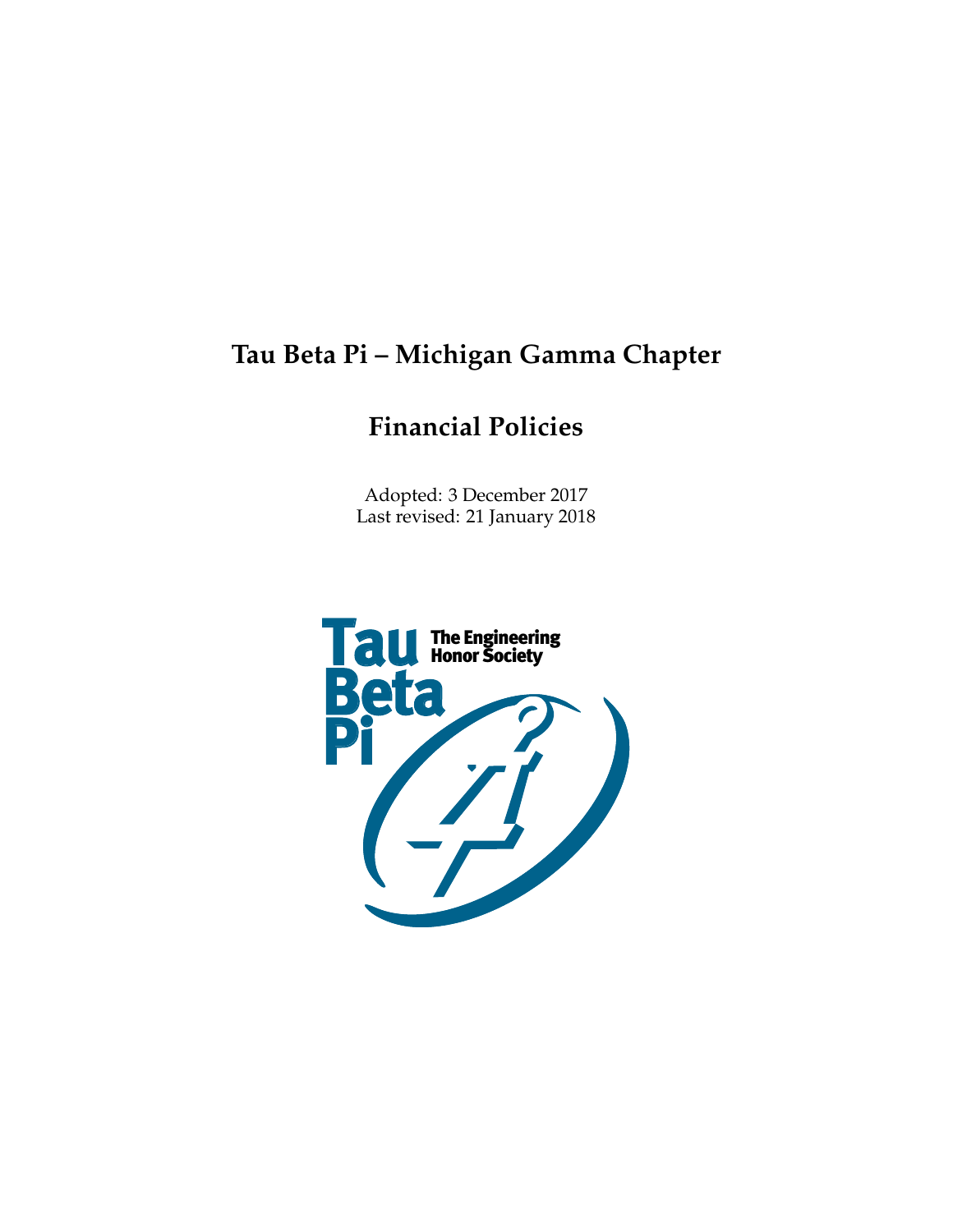## **Contents**

|              | I.1            |                                            | $\mathbf{1}$            |
|--------------|----------------|--------------------------------------------|-------------------------|
|              | L <sub>2</sub> |                                            | 1                       |
|              | L3             |                                            | 1                       |
|              | I.4            |                                            | 1                       |
|              | I.5            |                                            | 1                       |
|              | I.6            |                                            | $\mathbf{1}$            |
| $\mathbf{H}$ |                |                                            | $\overline{2}$          |
|              | II.1           |                                            | $\overline{2}$          |
|              | II.2           |                                            | 2                       |
| Ш            |                |                                            | 3                       |
|              | III.1          |                                            | 3                       |
|              | III.2          |                                            | 3                       |
|              | III.3          |                                            | 3                       |
|              | III.4          |                                            | 3                       |
|              | III.5          |                                            | 3                       |
|              | <b>III.6</b>   |                                            | 3                       |
| IV           |                |                                            | $\overline{\mathbf{4}}$ |
|              | <b>IV.1</b>    |                                            | $\overline{4}$          |
|              | IV.2           |                                            | $\overline{4}$          |
|              | IV.3           | Services Rendered/Vendor Payments.         | $\overline{4}$          |
|              | IV.4           |                                            | $\overline{4}$          |
|              | IV.5           | Distinguished and Prestigious Active Gifts | $\overline{4}$          |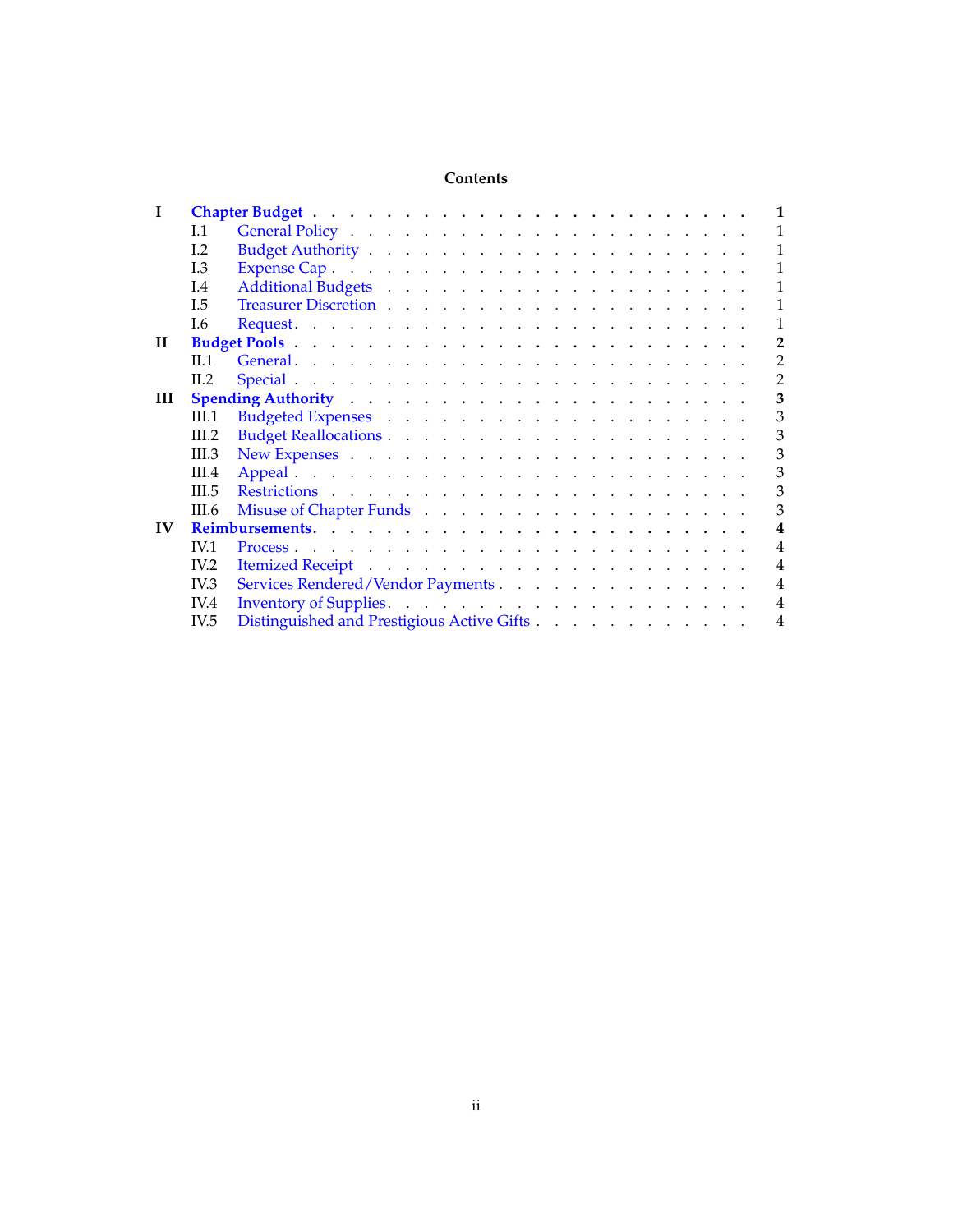#### **Policy I Chapter Budget**

<span id="page-2-0"></span>The Chapter Constitution and Bylaws provide that the chapter will construct a budget. This section of the Treasurer's financial policy details the process and requirements to achieve this goal.

<span id="page-2-1"></span>SECTION I.1. GENERAL POLICY The members of the officer corps may petition the Treasurer for a budget to support their chapter related initiatives, responsibilities, and activities.

<span id="page-2-2"></span>SECTION I.2. BUDGET AUTHORITY All members of the chapter's officer corps and chairs of standing committees are eligible to request a budget; hereafter *officers*.

<span id="page-2-3"></span>SECTION I.3. EXPENSE CAP The budget proposed by the treasurer will not project to spend or encumber more than 45% of the prior fiscal year's gross income. The advisory board may disregard this limit by a  $\frac{5}{7}$  majority.

<span id="page-2-4"></span>SECTION I.4. ADDITIONAL BUDGETS Members of the Executive Committee may authorize additional individuals within the chapter to request a budget subject to appeal to the full officer corps.

<span id="page-2-5"></span>SECTION I.5. TREASURER DISCRETION The Treasurer may delegate certain budgeting authorities to any member or members of the officer corps.

<span id="page-2-6"></span>SECTION I.6. REQUEST Individuals seeking funding through the chapter will submit a written funding request to the Treasurer by a set deadline each semester. The treasurer will publish the funding form in advance of the deadline. The request document will group the requested funds into the pools listed in Policy [II](#page-3-0)

- (a) The treasurer will meet electronically or in person with each officer requesting a budget.
	- (i) The officer requesting a budget will present her/his ideas for the semester
	- (ii) The treasurer will review the prior semesters' related budgets. The requesting officer will identify which prior events and activities to continue.
	- (iii) The appropriate team lead and/or president will be invited to join the meeting.
- (b) Each Team and Committee will meet to find budget efficiencies and to compose a team-wide budget.
	- (i) Discretionary funds will be consolidated and placed under the direction of the team lead.
- (c) The treasurer will compile requests from officers and teams into a single budget proposal.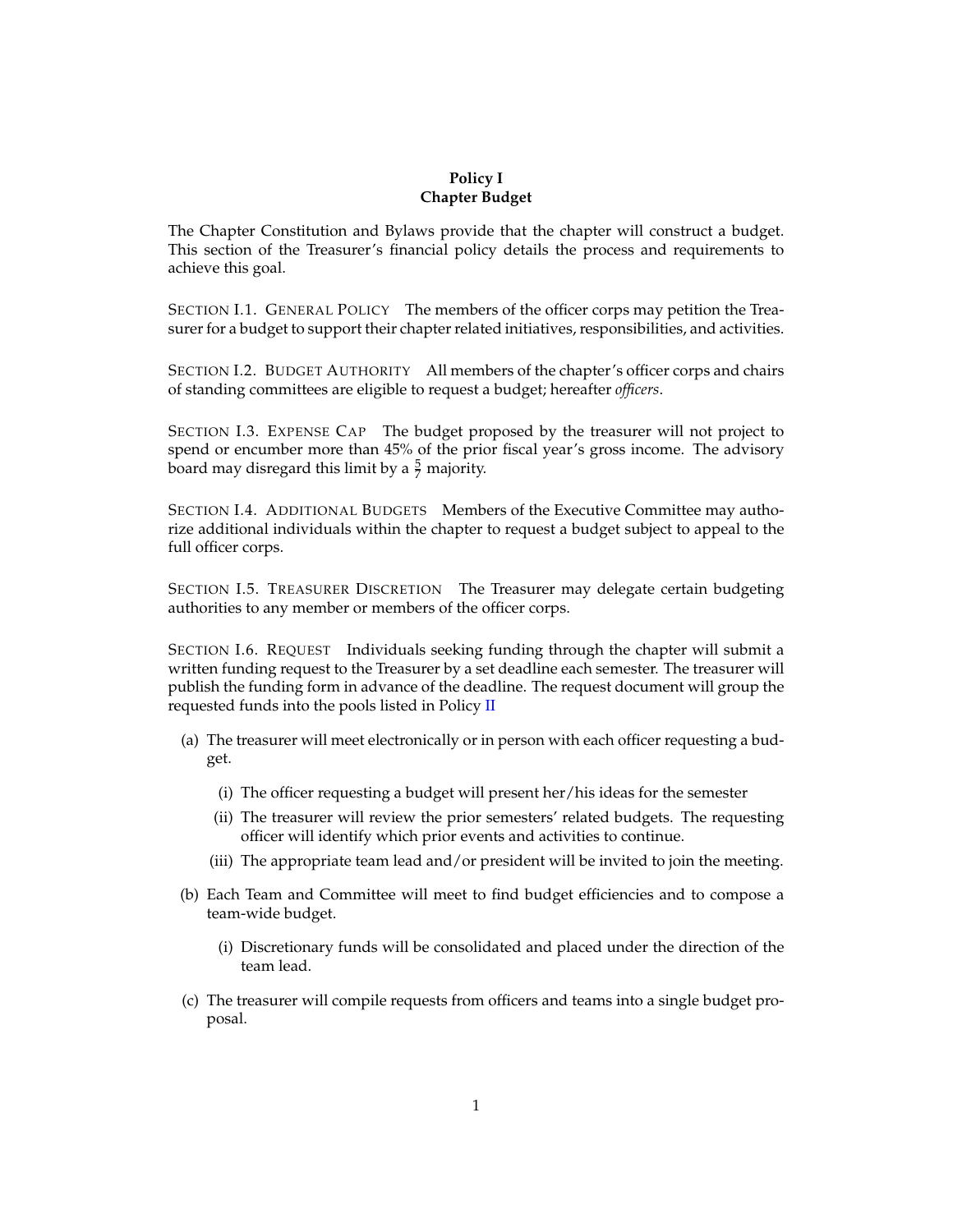- (i) The treasurer may exclude any expense from his/her budget proposal with cause. The reason for the exclusion will be transmitted to the requesting officer, team, or committee. If they wish to appeal this decision, they may communicate their objection to the Advisory Board for consideration during the budget approval process.
- (ii) The proposed budget will be presented to the executive committee for review.
- <span id="page-3-0"></span>(iii) The proposed budget will be presented to the Advisory Board at its first meeting of the semester for modification and / or approval.

### **Policy II Budget Pools**

The Chapter groups expenses into a set of pools. Individuals with budget authority may reallocate funds within a pool but not between pools without the written permission of the Treasurer.

<span id="page-3-1"></span>SECTION II.1. GENERAL The General Pools cover the majority of chapter expenses. A request for funds in these pools requires a basic description of the proposed event or activity as well as a short explanation as to each expense's role in the proposed activity or event.

- (a) Maintenance
- (b) Promotional
- (c) Services
- (d) Supplies
- (e) Travel
- (f) Entertainment
- (g) Revenue
- (h) Restricted Revenue

<span id="page-3-2"></span>SECTION II.2. SPECIAL A request for funds falling into a special pool require additional justification as compared to the General pools. Requests to special pools additionally require a justification as to each expense's relationship to the chapter and the Association's objectives.

- (a) Awards
- (b) Capital Goods
- (c) Discretionary
- <span id="page-3-3"></span>(d) Food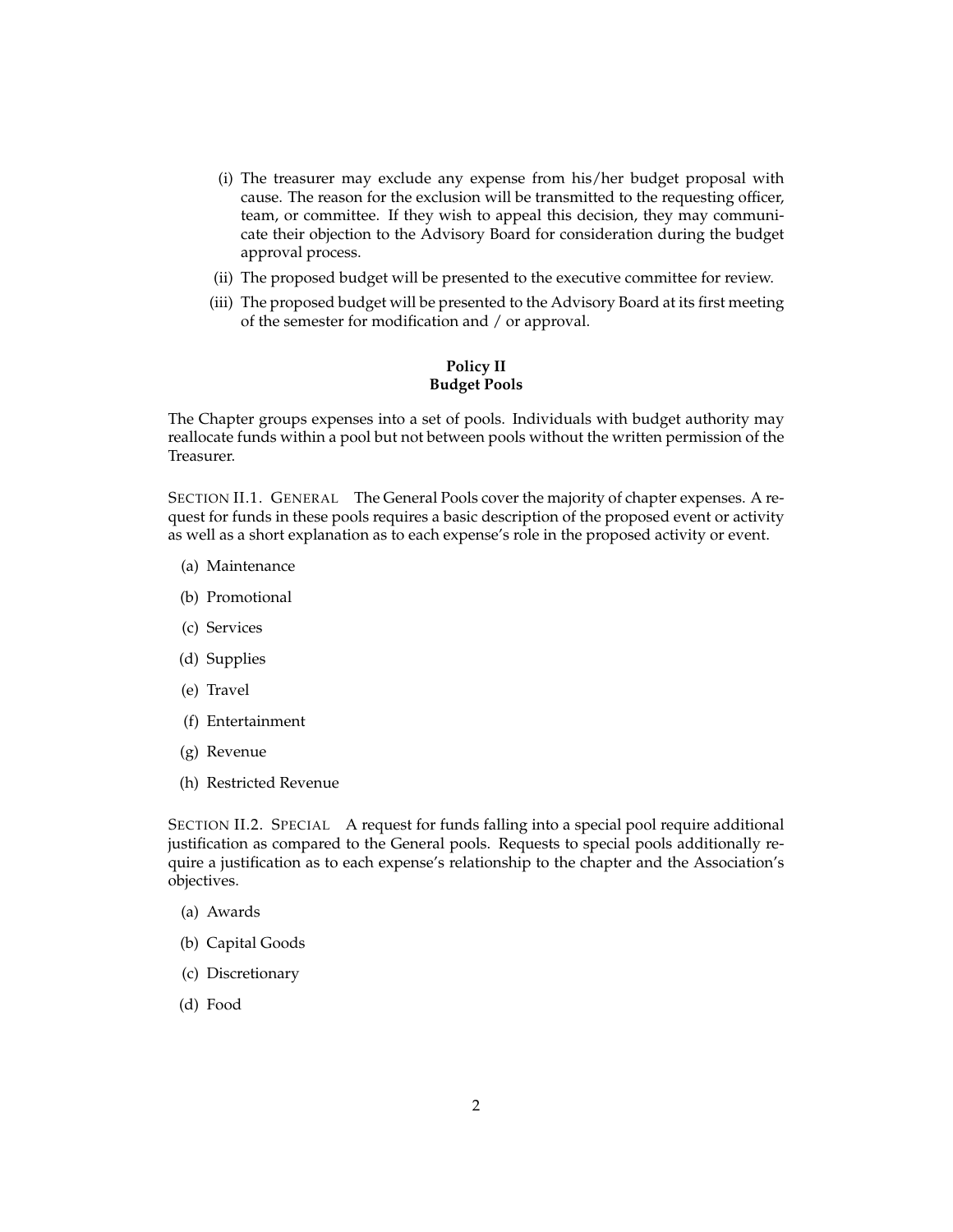### **Policy III Spending Authority**

Upon approval by the Advisory Board, officers can start to execute their budgets subject to the following rules and procedures.

<span id="page-4-0"></span>SECTION III.1. BUDGETED EXPENSES Any expense explicitly approved within the approved budget may be executed without additional approvals.

<span id="page-4-1"></span>SECTION III.2. BUDGET REALLOCATIONS Any expense not explicitly approved within the approved budget but similar, may be executed by the officer with:

- (a) No additional approvals if the expense is less than \$150.
- (b) Approval of the Team Lead if the expense if the expense is greater than or equal to \$150 and less than \$300. The officer must notify the treasurer of the reallocation.
- (c) Approval of the Team Lead and the Treasurer if the expense exceeds \$300 and is less than \$1000.
- (d) Approval of the officer corps if the expense exceeds \$1000.

<span id="page-4-2"></span>SECTION III.3. NEW EXPENSES Any expense not explicitly approved within the approved budget and not similar to approved expenses, may be executed by the officer with:

- (a) Approval of the Treasurer if the expense is less than \$50.
- (b) Approval of the Treasurer and Team Lead if the expense is greater than or equal to \$50 and less than \$100.
- (c) Approval of the Officer Corps with notification to the Advisory Board if the expense exceeds \$100.

<span id="page-4-3"></span>SECTION III.4. APPEAL Declined requests for approval falling under Policies [III.2](#page-4-1) or [III.3](#page-4-2) may be appealed to the officer corps.

<span id="page-4-4"></span>SECTION III.5. RESTRICTIONS The following class of expenses will not be approved for use in the chapter budget without approval of a majority vote of the Officer Corps.

- (a) Parking
- (b) Personal Fines

<span id="page-4-6"></span><span id="page-4-5"></span>SECTION III.6. MISUSE OF CHAPTER FUNDS In the event that a request is submitted for reimbursement of funds used inappropriately, the request will be reviewed by the Treasurer and will not be processed without the approval of  $\frac{5}{7}$  of the advisory board.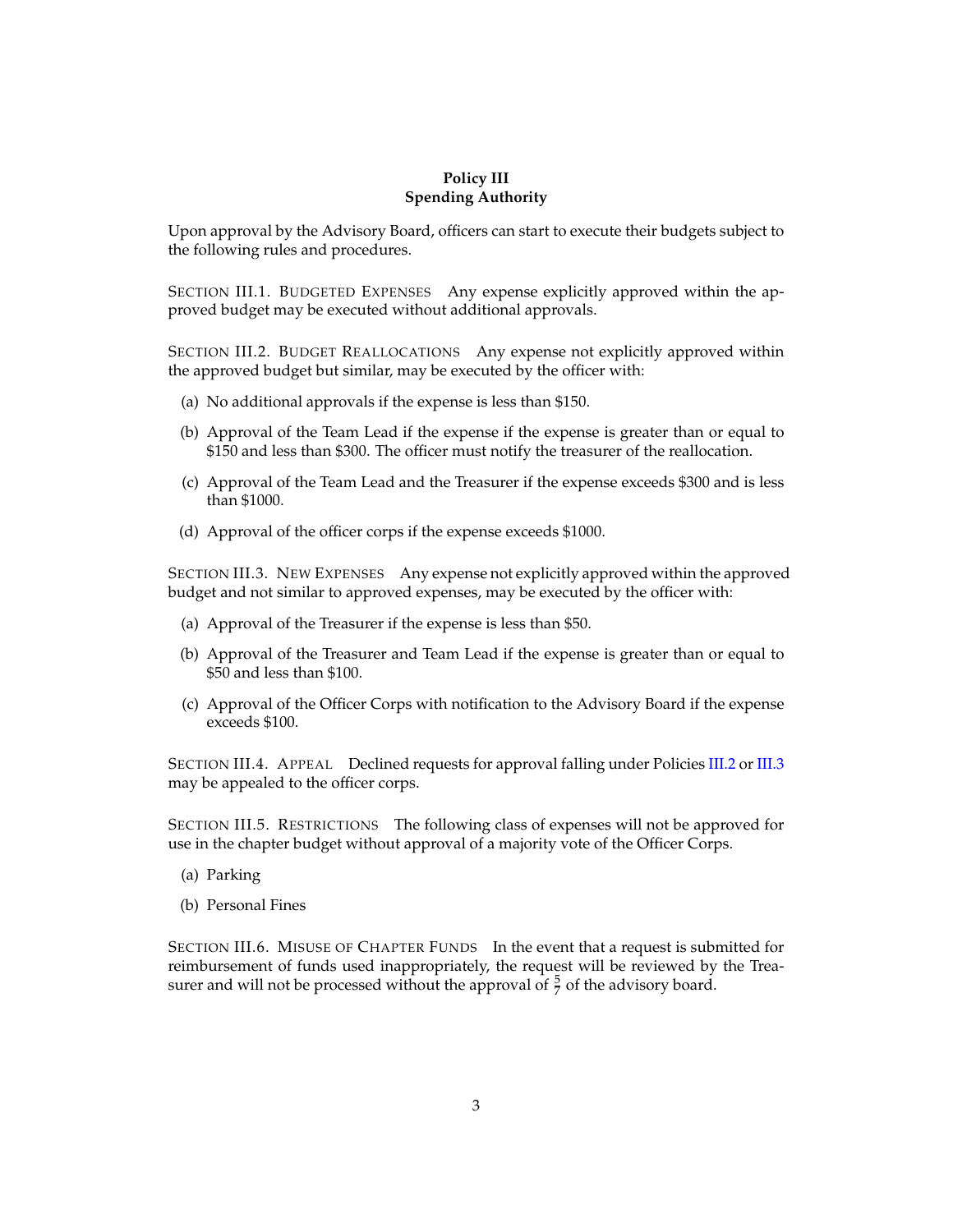#### **Policy IV Reimbursements**

<span id="page-5-0"></span>SECTION IV.1. PROCESS Members must first receive approval for any expenditure to be reimbursed before a request is submitted. After approval has been granted, and the purchase made, the member will need to submit the following information to the Treasurer:

- (a) Description of event/purchase
- (b) The amount for TBP to reimburse
- (c) The name of the individual who needs to be reimbursed
- (d) The itemized receipts for the purchase with payment method
- (e) The address where the reimbursement check should be sent

<span id="page-5-1"></span>SECTION IV.2. ITEMIZED RECEIPT An itemized receipt will be required for reimbursement. In extreme cases, when an itemized receipt is unavailable for the purchase, the Treasurer can produce a memo for approval by the President to have the expense reimbursed. Proof of payment and further event details may be required; the Treasurer will be responsible for procuring this information when necessary. The signed memo will be submitted to Student Organization Account Services (SOAS) and, pending approval by SOAS, will be reimbursed.

<span id="page-5-2"></span>SECTION IV.3. SERVICES RENDERED/VENDOR PAYMENTS These purchase requests apply to the chapter paying either a company or contractor directly. For this type of request, the member organizing the event will need to forward the invoice for the purchase and the contact information of the contractor/company directly to the treasurer. For contractors who are UM students or faculty, the member must also provide the contractor's UMID. *Non-UM contractors will be required to submit a W-9 if they have not been paid by the University in the past two years; this should be provided if possible in the initial request, or otherwise the process may be delayed.*

<span id="page-5-3"></span>SECTION IV.4. INVENTORY OF SUPPLIES The chapter officer corps will maintain an inventory spreadsheet of items that the chapter is currently in possession of. Items to be included in the inventory are: compostable materials for meetings, supplies for service events, DA/PA gifts, apparel items, K-12 event supplies, etc. Before purchasing for their event, project leaders and officers should refer to the inventory sheet to confirm that the purchase is required. If the needed supplies are already possessed by the chapter, the member should contact the treasurer and president to coordinate pick-up of supplies. If a purchase is still required, the members should follow the standard reimbursement procedure to complete the purchase. Any leftover supplies from the event should then be properly stored and recorded on the inventory sheet.

<span id="page-5-4"></span>SECTION IV.5. DISTINGUISHED AND PRESTIGIOUS ACTIVE GIFTS Tau Bates that earn distinguished active (DA) status beyond the set number of semesters determined by the membership officer for set gifts can be reimbursed at a rate up to \$50 for a given term.